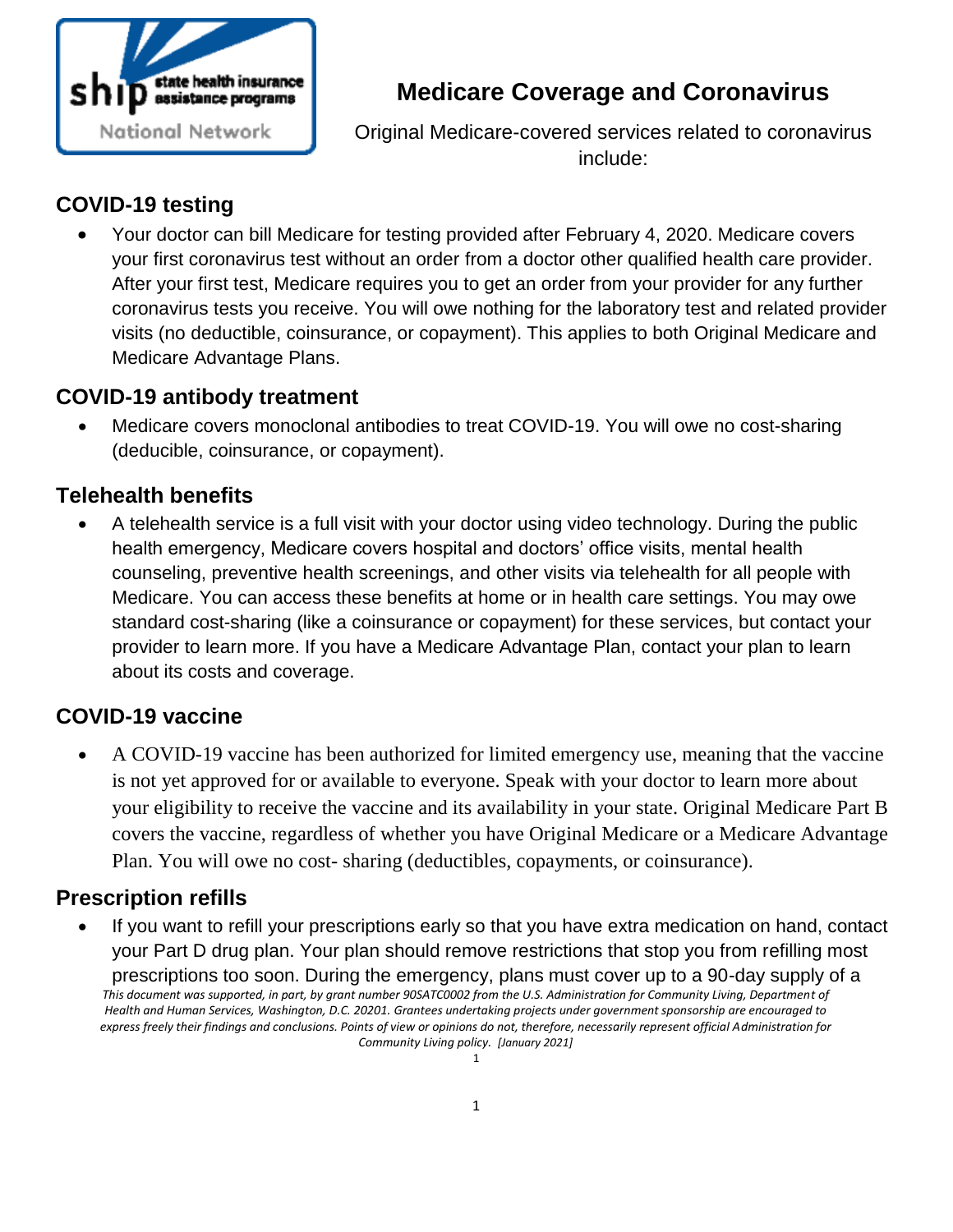drug when you ask for it. However, plans cannot provide a 90-day supply of a drug if it has certain restrictions on the amount that can be safely provided. These restrictions are called safety edits, and they commonly apply to opioids.

Medicare Advantage Plans must cover everything that Original Medicare does, but they can do so with different costs and restrictions.

# **How to access care during a public health emergency**

During a public health emergency, Medicare Advantage and Part D plans must work to maintain access to health care services and prescription drugs.

#### **Medicare Advantage Plans must:**

- Allow you to receive health care services at out-of-network doctor's offices, hospitals, and other facilities
- Charge in-network cost-sharing amounts for services received out-of-network
- Waive referral requirements
- Suspend rules requiring you to tell the plan before getting certain kinds of care or prescription drugs, if failing to contact the plan ahead of time could raise costs or limit access to care

#### **Part D plans must:**

- Cover formulary Part D drugs filled at out-of-network pharmacies
	- o Part D plans must do this when you cannot be expected to get covered Part D drugs at an in-network pharmacy
- Cover the maximum supply of your refill at your request

**Contact your State Health Insurance Assistance Program (SHIP)** if you need help understanding what Medicare covers and how to access care.

*This document was supported, in part, by grant number 90SATC0002 from the U.S. Administration for Community Living, Department of Health and Human Services, Washington, D.C. 20201. Grantees undertaking projects under government sponsorship are encouraged to express freely their findings and conclusions. Points of view or opinions do not, therefore, necessarily represent official Administration for Community Living policy. [January 2021]*